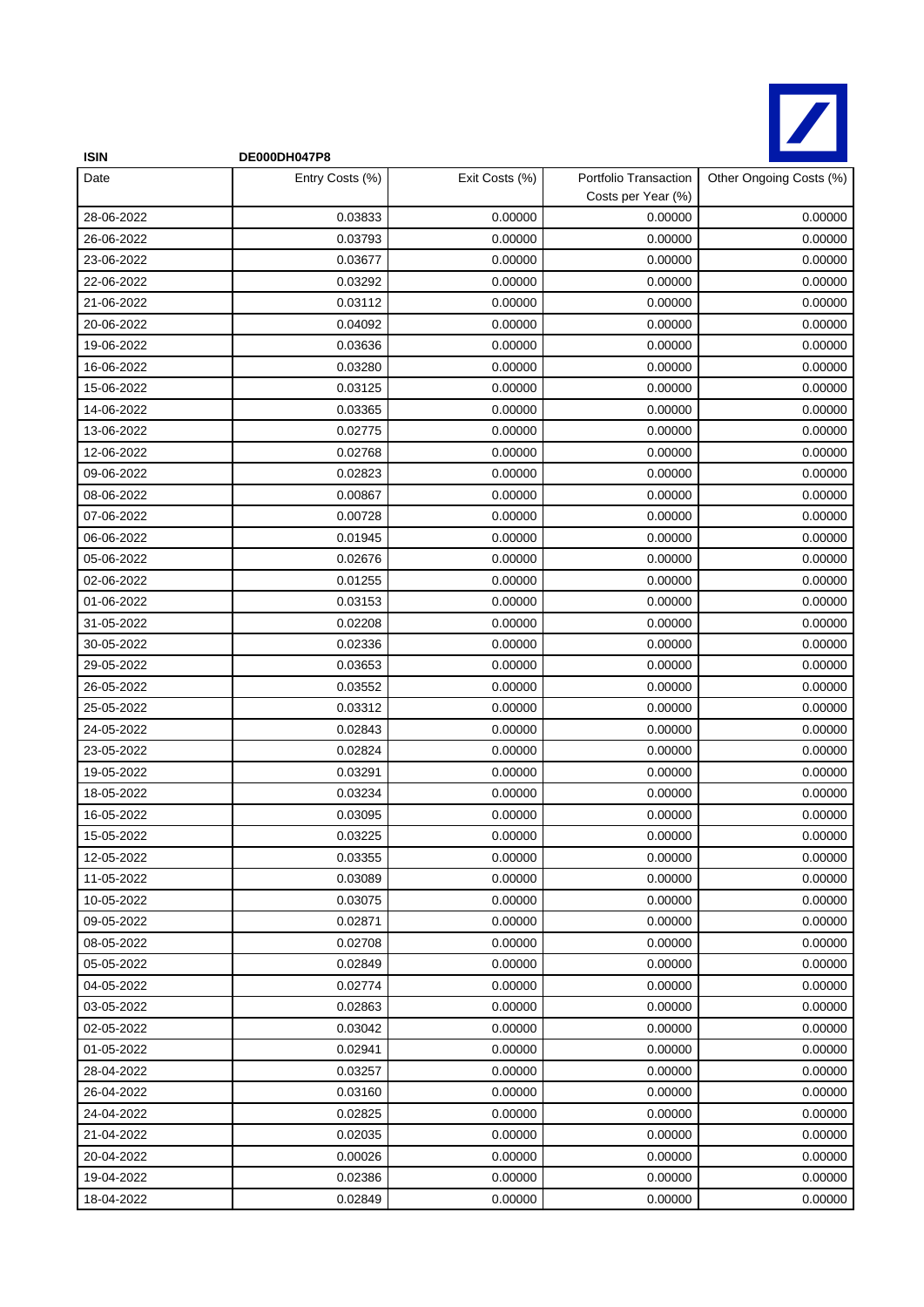| 13-04-2022 | 0.02163 | 0.00000 | 0.00000 | 0.00000 |
|------------|---------|---------|---------|---------|
| 11-04-2022 | 0.02660 | 0.00000 | 0.00000 | 0.00000 |
| 07-04-2022 | 0.02331 | 0.00000 | 0.00000 | 0.00000 |
| 06-04-2022 | 0.01614 | 0.00000 | 0.00000 | 0.00000 |
| 05-04-2022 | 0.01010 | 0.00000 | 0.00000 | 0.00000 |
| 04-04-2022 | 0.00032 | 0.00000 | 0.00000 | 0.00000 |
| 03-04-2022 | 0.01394 | 0.00000 | 0.00000 | 0.00000 |
| 31-03-2022 | 0.00569 | 0.00000 | 0.00000 | 0.00000 |
| 30-03-2022 | 0.00834 | 0.00000 | 0.00000 | 0.00000 |
| 29-03-2022 | 0.01344 | 0.00000 | 0.00000 | 0.00000 |
| 28-03-2022 | 0.01396 | 0.00000 | 0.00000 | 0.00000 |
| 27-03-2022 | 0.00027 | 0.00000 | 0.00000 | 0.00000 |
| 25-03-2022 | 0.01392 | 0.00000 | 0.00000 | 0.00000 |
| 24-03-2022 | 0.02074 | 0.00000 | 0.00000 | 0.00000 |
| 23-03-2022 | 0.01537 | 0.00000 | 0.00000 | 0.00000 |
| 22-03-2022 | 0.02094 | 0.00000 | 0.00000 | 0.00000 |
| 21-03-2022 | 0.02218 | 0.00000 | 0.00000 | 0.00000 |
| 18-03-2022 | 0.02437 | 0.00000 | 0.00000 | 0.00000 |
| 17-03-2022 | 0.02591 | 0.00000 | 0.00000 | 0.00000 |
| 16-03-2022 | 0.02769 | 0.00000 | 0.00000 | 0.00000 |
| 15-03-2022 | 0.02582 | 0.00000 | 0.00000 | 0.00000 |
| 14-03-2022 | 0.02331 | 0.00000 | 0.00000 | 0.00000 |
| 11-03-2022 | 0.02500 | 0.00000 | 0.00000 | 0.00000 |
| 10-03-2022 | 0.02703 | 0.00000 | 0.00000 | 0.00000 |
| 09-03-2022 | 0.02939 | 0.00000 | 0.00000 | 0.00000 |
| 08-03-2022 | 0.02456 | 0.00000 | 0.00000 | 0.00000 |
| 07-03-2022 | 0.02551 | 0.00000 | 0.00000 | 0.00000 |
| 04-03-2022 | 0.02101 | 0.00000 | 0.00000 | 0.00000 |
| 03-03-2022 | 0.02362 | 0.00000 | 0.00000 | 0.00000 |
| 02-03-2022 | 0.02444 | 0.00000 | 0.00000 | 0.00000 |
| 01-03-2022 | 0.02728 | 0.00000 | 0.00000 | 0.00000 |
| 28-02-2022 | 0.02425 | 0.00000 | 0.00000 | 0.00000 |
| 25-02-2022 | 0.03061 | 0.00000 | 0.00000 | 0.00000 |
| 24-02-2022 | 0.02524 | 0.00000 | 0.00000 | 0.00000 |
| 21-02-2022 | 0.02840 | 0.00000 | 0.00000 | 0.00000 |
| 18-02-2022 | 0.02884 | 0.00000 | 0.00000 | 0.00000 |
| 17-02-2022 | 0.02523 | 0.00000 | 0.00000 | 0.00000 |
| 16-02-2022 | 0.02756 | 0.00000 | 0.00000 | 0.00000 |
| 15-02-2022 | 0.02885 | 0.00000 | 0.00000 | 0.00000 |
| 14-02-2022 | 0.02418 | 0.00000 | 0.00000 | 0.00000 |
| 11-02-2022 | 0.02837 | 0.00000 | 0.00000 | 0.00000 |
| 10-02-2022 | 0.02235 | 0.00000 | 0.00000 | 0.00000 |
| 08-02-2022 | 0.02454 | 0.00000 | 0.00000 | 0.00000 |
| 07-02-2022 | 0.02748 | 0.00000 | 0.00000 | 0.00000 |
| 04-02-2022 | 0.02269 | 0.00000 | 0.00000 | 0.00000 |
| 02-02-2022 | 3.10424 | 0.00000 | 0.00000 | 0.00000 |
| 01-02-2022 | 3.22005 | 0.00000 | 0.00000 | 0.00000 |
| 31-01-2022 | 3.66181 | 0.00000 | 0.00000 | 0.00000 |
| 28-01-2022 | 2.99848 | 0.00000 | 0.00000 | 0.00000 |
| 26-01-2022 | 2.87626 | 0.00000 | 0.00000 | 0.00000 |
| 25-01-2022 | 2.32045 | 0.00000 | 0.00000 | 0.00000 |
| 24-01-2022 | 2.60567 | 0.00000 | 0.00000 | 0.00000 |
| 21-01-2022 | 0.98170 | 0.00000 | 0.00000 | 0.00000 |